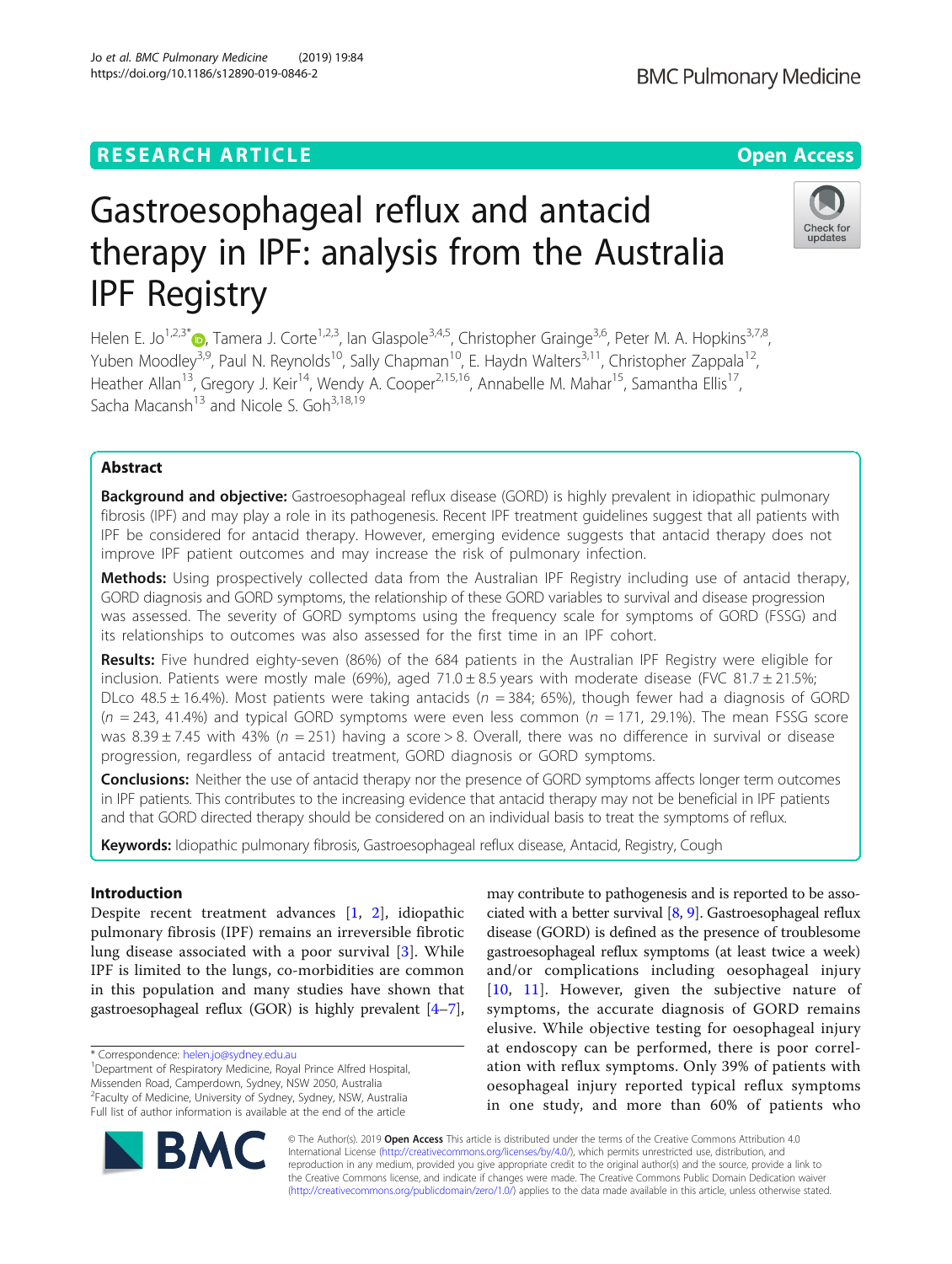reported reflux symptoms had no evidence of oesophageal injury [\[12\]](#page-6-0). Twenty four hour ambulatory pH has also been used as an objective measure of GOR, although only 25% of patients with abnormal acid reflux on testing reported typical GORD symptoms [\[7](#page-6-0)]. Additionally, ambulatory pH monitoring cannot detect the presence of non-acid reflux, which may have important clinical implications, further limiting the utility of this test.

Current IPF treatment guidelines make a conditional recommendation for considering antacid therapy for all IPF patients irrespective of GORD symptoms [[13](#page-6-0)]. This was based on early retrospective data demonstrating improved survival  $\lceil 8 \rceil$  and slowing disease progression  $\lceil 14 \rceil$  $\lceil 14 \rceil$  $\lceil 14 \rceil$ in IPF patients on antacid therapy. Subsequent post-hoc analyses from both the pirfenidone [[15,](#page-6-0) [16\]](#page-6-0) and nintedanib [[17\]](#page-6-0) studies, have demonstrated no benefit of antacid therapy on longer term outcomes for either the placebo [[15\]](#page-6-0) or treatment [\[16](#page-6-0)] populations, calling into question this recommendation.

Using data from the Australian IPF Registry, we explored: 1) the use of antacid therapy in our IPF population; and 2) the presence of GORD symptoms and disease, on disease progression and survival. For the first time in IPF, we also utilised the frequency scale for symptoms of GORD (FSSG) which was developed to predict the presence of endoscopic features and severity of oesophagitis resulting from GORD [\[18](#page-6-0)]. If clinically meaningful, this questionnaire may be a simple way to predict prognosis and treatment in IPF without resorting to invasive testing.

## Methods

## Population

All participants from the Australian IPF Registry who had completed questionnaires regarding co-morbidities, treatment and reflux symptoms were included in the study. The Australian IPF Registry is a prospective national registry which was established in 2012 for patients with IPF across Australia. Demographic, questionnaire and objective investigational data are collected at baseline and six-monthly during follow up. Details of the Registry have been published previously [\[19](#page-6-0)]. The data analysis for this study has ethical approval from the Sydney Local Health District ethics committee (protocol number X14–0264).

## GORD related variables

In the baseline Registry questionnaire, all Registry participants are routinely asked about the following:

- 1. Diagnosis of GORD (Yes/No)
- 2. Typical GORD symptoms of heartburn, reflux or sour taste in mouth after eating (Yes/No)
- 3. List of current medications

4. Frequency scale for the symptoms of GORD (FSSG) (Table [1\)](#page-2-0). A symptom score of  $> 8/48$  was used to define significant symptoms in categorical analysis based on previously reported data regarding accuracy in diagnosing endoscopic oesophagitis [\[18\]](#page-6-0).

#### Statistical analysis

Results are presented as mean ± standard deviation (SD), median and interquartile range (IQR) or n (%) as appropriate. Comparisons between groups were made using Student's t test or chi squared. An unstructured, linear mixed model with random intercepts and slopes was used to calculate the annual decline in FVC % predicted. Survival analysis was performed with Cox proportional hazards and Kaplan Meier methodology. All results with a  $p$  value < 0.05 are reported as significant.

### Results

#### Baseline characteristics

Of the 684 patients in the Registry at the time of this analysis, 587 (86%) patients had completed the baseline questionnaire. The characteristics of this population were typical for IPF with most patients being older  $(71.0 \pm 8.5)$ years), mostly male ( $n = 406$ ; 69%) and ex/current smokers  $(n = 424; 72%)$  (Table [2\)](#page-2-0). The majority of patients were taking antacid therapy ( $n = 384$ ; 65%) at the time of entry into the Registry, with most receiving proton pump inhibitors (PPIs)  $(n = 344, 90.0\%)$ , and fewer receiving Histamine-2 receptor antagonists (H2RA) ( $n = 10, 2.6\%$ ) and a small proportion on both PPIs and H2RAs ( $n = 30$ , 7.8%). Of those receiving antacid treatment, 193 patients (50%) had significant symptoms (FSSG> 8) while 191 patients (50%) reported less significant reflux symptoms (FSSG≤8). The self-reported prevalence of GORD was 41.4% ( $n = 243$ ) but only 29.1% ( $n = 171$ ) reported typical symptoms of "heartburn, reflux or sour taste in mouth after eating". The mean FSSG score was 8.39/48 (SD 7.45), with 43% ( $n = 251$ ) patients having a FSSG score > 8.

#### Disease progression and overall survival

During a median follow up period of 2.2 years (IQR 1.3 to 3.4 years), 240 (40.9%) patients died and 33 (5.6%) had a lung transplant.

There was no difference in the annual fall in FVC %predicted demonstrated, regardless of whether patients were receiving antacid therapy (compared to those not on therapy), or had a GORD diagnosis (compared to those without a diagnosis of GORD), or had significant GORD symptoms (FSSG> 8) (compared to those without significant GORD symptoms (FSSG ≤8) (Table [3](#page-3-0)).

On univariable analysis for mortality, there was also no difference between patients who were receiving antacid treatment compared to those not receiving antacid treatment (Table [4\)](#page-3-0). There was also no association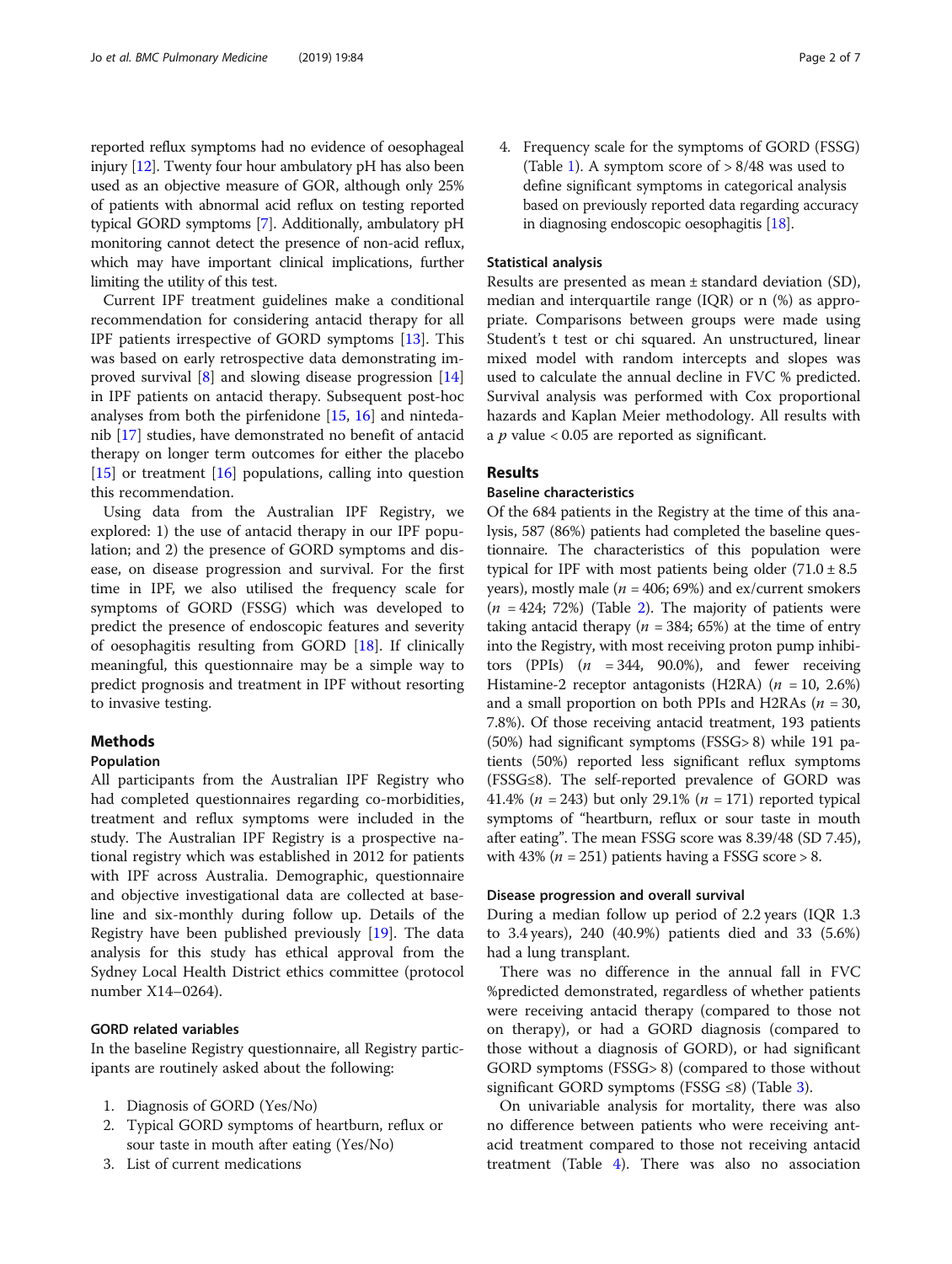#### <span id="page-2-0"></span>Table 1 Frequency scale for the symptoms of GORD (FSSG)

|                                                                   | Never    | Occasionally | Sometimes      | Often | Always |
|-------------------------------------------------------------------|----------|--------------|----------------|-------|--------|
| 1. Do you get heartburn?                                          | $\cap$   |              | $\mathfrak{D}$ | ζ     | 4      |
| 2. Does your stomach get bloated?                                 | 0        |              |                | 3     |        |
| 3. Does your stomach ever feel heavy after meals?                 | $\Omega$ |              |                | 3     |        |
| 4. Do you sometimes subconsciously rub your chest with your hand? | $\Omega$ |              |                | ζ     |        |
| 5. Do you ever feel sick?                                         | 0        |              | 2              | 3     |        |
| 6. Do you get heartburn after meals?                              | $\Omega$ |              |                | 3     |        |
| 7. Do you have an unusual (eq burning) sensation in your throat?  |          |              |                |       |        |
| 8. Do you feel full while eating meals?                           | 0        |              |                |       |        |
| 9. Do some things get stuck when you swallow?                     | $\Omega$ |              |                | 3     |        |
| 10. Do you get bitter liquid (acid) coming up into your throat?   |          |              |                |       |        |
| 11. Do you burp a lot?                                            | ∩        |              |                | 3     |        |
| 12. Do you get heartburn if you bend over?                        | 0        |              | $\mathfrak{D}$ | 3     |        |
| Total Acid reflux symptoms (total $=$ 48)                         |          |              |                |       |        |
| Total Dyspeptic (dysmotility) symptoms (total = 20)               |          |              |                |       |        |
| Tatal Democratic (democratible) according to a control bald       |          |              |                |       |        |

Total Dyspeptic (dysmotility) symptoms are in bold

between the presence of a GORD diagnosis or significant GORD symptoms with overall survival (Fig. [1\)](#page-3-0).

On multivariable analysis, there was no difference in survival between antacid therapy groups  $HR = 1.02$ ; 95% CI 0.72–1.43;  $p = 0.928$ , adjusting for age, gender, smoking, FVC %predicted and DLco %predicted. Increasing age, reducing FVC %predicted and DLco %predicted levels, were independent predictors of worse overall survival.

In the subgroup of 384 patients receiving antacid therapy, there was also no difference in survival (HR = 0.88, 95% CI  $= 0.64, 1.20; p = 0.415$  between those with significant GORD symptoms (FSSG> 8), compared to those without (FSSG≤8) significant GORD symptoms (Fig. [2\)](#page-4-0). There was also no difference in survival based on GORD diagnosis or typical GORD symptoms.

## **Discussion**

This is one of the largest retrospective cohort studies of antacid therapy in IPF and is the first study to utilise the FSSG score to assess GORD symptom severity in patients with IPF. In this analysis of real-world IPF patients from the Australian IPF Registry, treatment with antacid therapy did not have any impact on either IPF disease progression or survival, regardless of the presence of

Table 2 Clinical characteristics and prevalence of GORD related features

|                       | n   | overall | SD or % | antacid |       | no antacid |       | $\overline{p}$ |
|-----------------------|-----|---------|---------|---------|-------|------------|-------|----------------|
|                       | 587 |         |         | 384     | 65%   | 203        | 35%   |                |
| Age                   | 586 | 71.0    | 8.5     | 71.6    | 8.2   | 69.7       | 8.8   | 0.008          |
| male                  | 587 | 406     | 69%     | 258     | 67%   | 148        | 73%   | <b>NS</b>      |
| Ever smoker           | 587 | 424     | 72%     | 280     | 73%   | 144        | 75%   | <b>NS</b>      |
| <b>BMI</b>            | 450 | 28.9    | 4.8     | 28.8    | 4.5   | 29.0       | 5.4   | <b>NS</b>      |
| $FVC$ (L)             | 462 | 2.6     | 0.8     | 2.6     | 0.77  | 2.6        | 0.76  | <b>NS</b>      |
| FVC (%pred)           | 462 | 81.7%   | 21.4%   | 83.6%   | 22.6% | 78.3%      | 18.8% | 0.009          |
| DLco (%pred)          | 409 | 48.5%   | 16.4%   | 49.8%   | 16.1% | 46.1%      | 16.6% | 0.027          |
| <b>CPI</b>            | 405 | 44.93   | 13.88   | 43.83   | 14.16 | 46.87      | 13.19 | 0.034          |
| SGRQ                  | 550 | 47.6    | 20.5    | 48.57   | 20.5  | 45.2       | 20.7  | 0.072          |
| FSSG symptom score    | 587 | 8.4     | 7.5     | 9.7     | 7.9   | 5.9        | 5.7   | < 0.001        |
| GORD typical symptoms | 587 | 171     | 29%     | 139     | 36%   | 32         | 16%   | < 0.001        |
| GORD disease          | 587 | 243     | 41%     | 208     | 54%   | 35         | 17%   | < 0.001        |
| FSSG > 8              | 587 | 251     | 43%     | 193     | 50%   | 58         | 29%   | < 0.001        |

BMI Body Mass Index, FVC Forced Vital Capacity, DLco diffusion capacity for carbon monoxide, CPI composite physiological index, GORD gastroesophageal reflux disease, SGRQ St George's Respiratory Questionnaire, FSSG frequency scale for the symptoms of GORD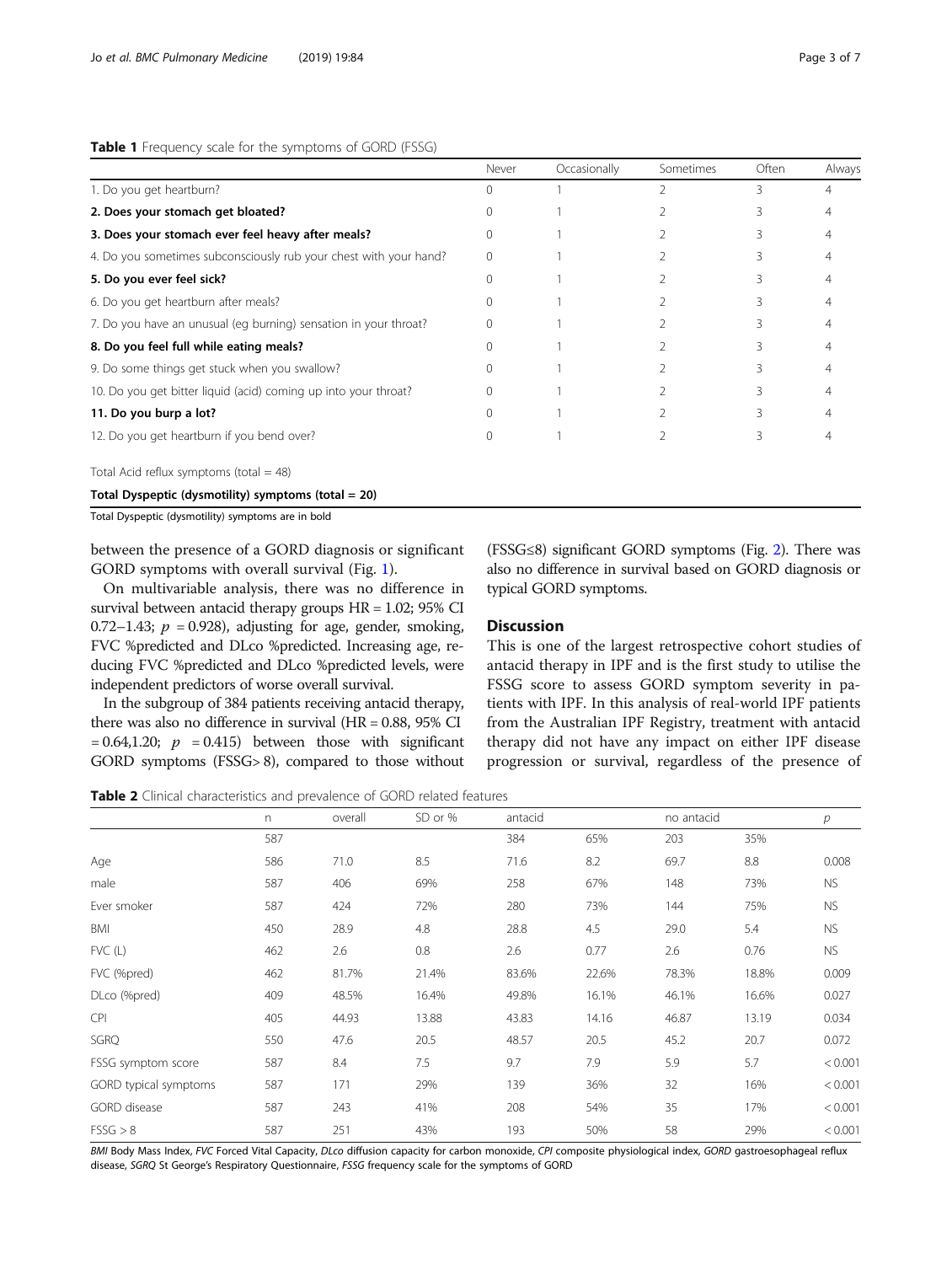<span id="page-3-0"></span>Table 3 Annual decline in FVC% predicted by GORD variable

| GORD variable           |         | Yes (95% CI)   | No (95% CI) |                 | D     |  |
|-------------------------|---------|----------------|-------------|-----------------|-------|--|
| Antacid therapy         | $4.0\%$ | 3.3.4.8%       | 3.7%        | 2.7.4.7%        | 0.614 |  |
| GORD diagnosis          | 4.6%    | 3.5, 5.4%      |             | 3.5% 2.7.4.4%   | 0.162 |  |
| Typical reflux symptoms | 4.0%    | 3.0. 5.1%      | 3.7%        | 3.0.4.4%        | 0.612 |  |
| FSSG > 8                | 4.5%    | 3.5, 5.4% 3.5% |             | 2.7, 4.4% 0.153 |       |  |

reflux symptoms. There was also no association between either the presence of typical reflux symptoms nor symptom severity with IPF disease progression or survival. In the absence of prospective, randomised controlled trials showing benefit of antacid medications in IPF, this study suggests that antacid therapy should not be recommended broadly for the treatment of IPF patients.

There has been extensive debate regarding the utility of antacid therapy in IPF. A retrospective analysis of 204 patients by Lee et al. [\[8\]](#page-6-0) showed that reported use of antacid therapy was associated with decreased radiological fibrosis and was an independent predictor of longer survival. Patients with typical reflux symptoms (heartburn or regurgitation) as well as those with patient or physician reported GORD diagnosis, were also found to have improved survival [\[8\]](#page-6-0). Unlike the study by Lee et al. [\[8\]](#page-6-0), our study of 587 IPF patients did not show any association between GORD diagnosis, reflux symptoms or antacid therapy with survival. Similar to the post-hoc analysis of the 624 patients on placebo [[15](#page-6-0)] and 623 patients on pirfenidone [\[16\]](#page-6-0), we found that there was no difference in disease progression or survival in patients on antacid therapy. This however, is in contrast to the post-hoc analysis of 242 patients from the IPFnet trials which showed patients on antacid therapy had a slower decline in FVC [\[14](#page-6-0)]. In a recent meta-analysis [[20](#page-6-0)], treatment of GORD was associated with a reduction in IPF-related mortality but not all cause mortality. The authors report however, that the quality of evidence was low and was based on 3 studies [\[15,](#page-6-0) [16,](#page-6-0) [21\]](#page-6-0). Given the

| Table 4 Univariable Cox analysis for Overall |
|----------------------------------------------|
|----------------------------------------------|

|                               | <b>HR</b> | 95% CI |      | P         |
|-------------------------------|-----------|--------|------|-----------|
| Age                           | 1.03      | 1.01   | 1.04 | 0.001     |
| male                          | 1.34      | 1.01   | 1.79 | 0.043     |
| smoker                        | 1.39      | 1.03   | 1.87 | 0.032     |
| <b>BMI</b>                    | 0.95      | 0.92   | 0.98 | 0.002     |
| FVC % predicted <sup>a</sup>  | 0.78      | 0.72   | 0.84 | < 0.001   |
| DLco % predicted <sup>a</sup> | 0.56      | 0.5    | 0.63 | < 0.001   |
| <b>GORD</b> treatment         | 0.99      | 0.75   | 1.31 | NS.       |
| GORD typical symptoms         | 0.88      | 0.66   | 1.16 | <b>NS</b> |
| GORD disease                  | 1.07      | 0.83   | 1.39 | <b>NS</b> |
| FSSG score > 8                | 0.85      | 0.66   | 1.10 | <b>NS</b> |

<sup>a</sup>for every 10 unit change; BMI Body Mass Index, FVC Forced Vital Capacity, DLco diffusion capacity for carbon monoxide, GORD gastroesophageal reflux disease, FSSG frequency scale for the symptoms of GORD

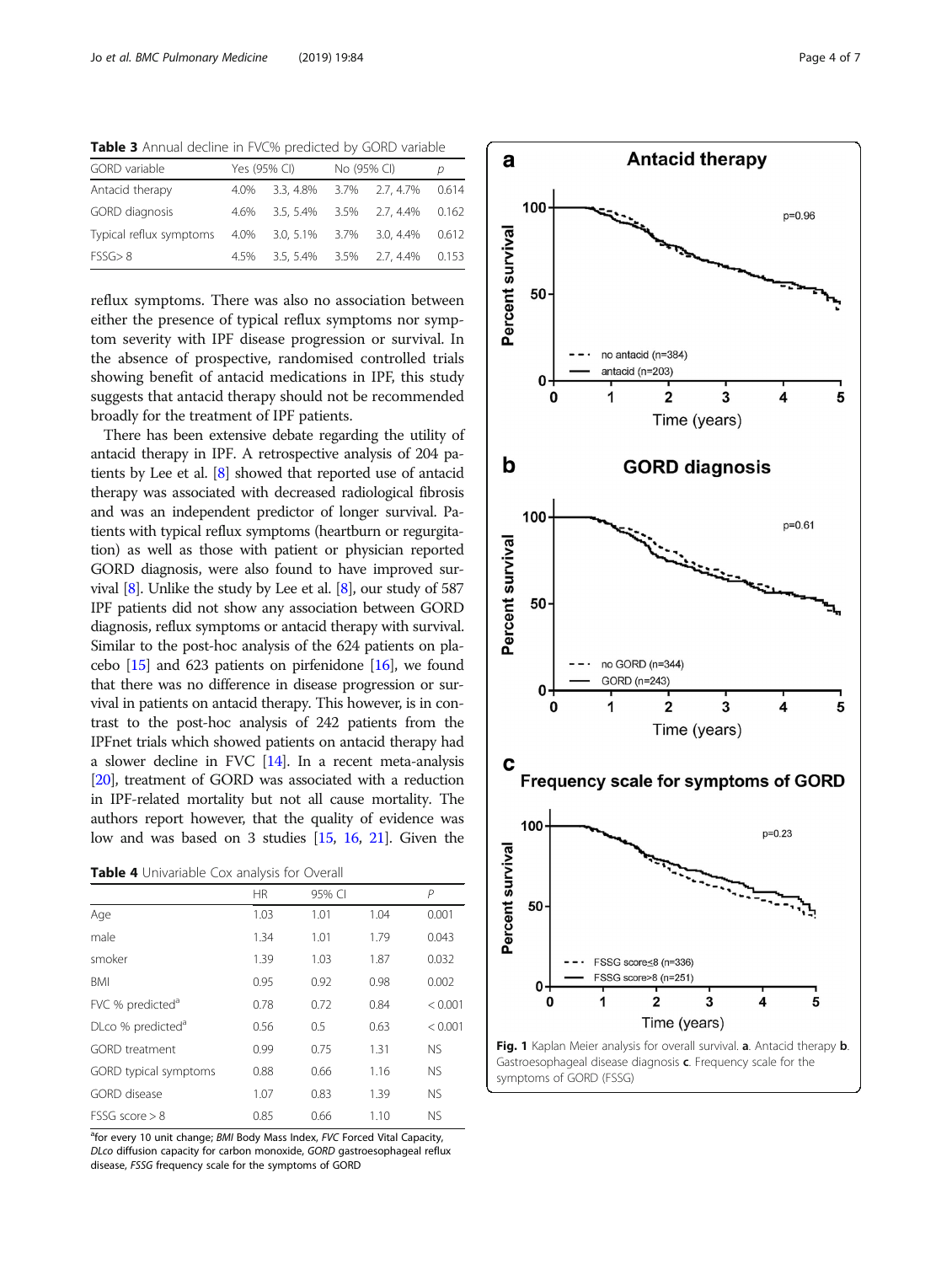<span id="page-4-0"></span>

conditional recommendation for antacid therapy in the 2011 and 2015 IPF treatment guidelines [[13](#page-6-0)], our study highlights the need for prospective randomised, controlled studies in this controversial area.

The conflicting results surrounding antacid therapy in IPF may reflect the contribution of non-acid reflux in the pathogenesis of IPF. While it has been postulated that micro-aspiration of acid results in lung injury, refluxate in GORD also contains other potentially harmful substances such as bile salts, enzymes and bacteria [[22\]](#page-6-0). A study of bronchoalveolar lavage (BAL) showed an increase in pepsin and bile acids in patients with IPF  $(n = 13/16)$  compared to patients with other interstitial lung diseases (ILDs) ( $n = 5/20$ ) and those with no ILD  $(n = 0/16)$  [\[6](#page-6-0)]. Animal studies have shown that acid aspiration can cause collagen deposition and disruption of parenchymal architecture [[23](#page-6-0)], while others have shown parenchymal fibrosis in chronic aspiration is independent of acidity [[24](#page-6-0)]. The reflux of non-acid substance may not result in symptoms nor respond to antacid therapy, while still causing lung injury and explain the lack of association between symptoms and antacid treatment with IPF outcomes.

Anti-reflux surgery would prevent the reflux of both acid and non-acid refluxate and thus a prospective, randomised controlled trial to compare the decline in FVC between surgery and non-surgery groups has been performed. In this study of 58 IPF patients, patients who had surgery had a slower decline in FVC over 48 weeks (50mLs) compared to those who did not have surgery (130mLs). However this difference did not reach statistical significance ( $p = 0.28$ ), and has been ascribed possibly to the small sample size [[25](#page-6-0)]. With a recent meta-analysis of case control studies suggesting that the association between IPF and GORD may not be directly causal but be explained by confounding factors, particularly with smoking, the recommendation to broadly treat GORD in IPF is further brought into question [\[26\]](#page-6-0).

Another major problem facing the investigation of the relationship between GORD and IPF is the subjective nature of the GORD definition. While GORD is defined as the presence of troublesome symptoms and/ or complications  $[11, 27]$  $[11, 27]$  $[11, 27]$ , "troublesome symptoms" are subjective and whether the presence of cough in IPF fits this criteria is highly debatable [[28\]](#page-6-0). In this study, we used the standardised FSSG questionnaire to characterise the severity of reflux symptoms in patients with IPF. The FSSG questionnaire was initially developed by screening 50 symptom questions to a group of 124 patients with an endoscopic diagnosis of oesophagitis. 12 questions were then selected and validated in a separate cohort of patients with and without GORD. They reported a sensitivity of 62%, a specificity of 59% and accuracy of 60% at a score of 8/48 for the presence of endoscopically visible reflux oesophagitis [[18\]](#page-6-0). The relatively low accuracy of this score again reflects the subjective nature of symptoms. That said, compared to other studies where the rate of oesophagitis was 38.7% in patients who had typical symptoms [\[12\]](#page-6-0) and 21.4% in patients with a GORD diagnosis [\[21\]](#page-6-0), the FSSG questionnaire appeared to have greater accuracy. Improvement in endoscopic oesophagitis that were mirrored by improvements in FSSG scores is also encouraging as to the utility of this score  $[18]$ . In our study, there was no relationship between this questionnaire and IPF outcomes, suggesting that the FSSG questionnaire may be of use when considering treatment with antacid therapy for reflux oesophagitis without the need for endoscopy, but is not helpful in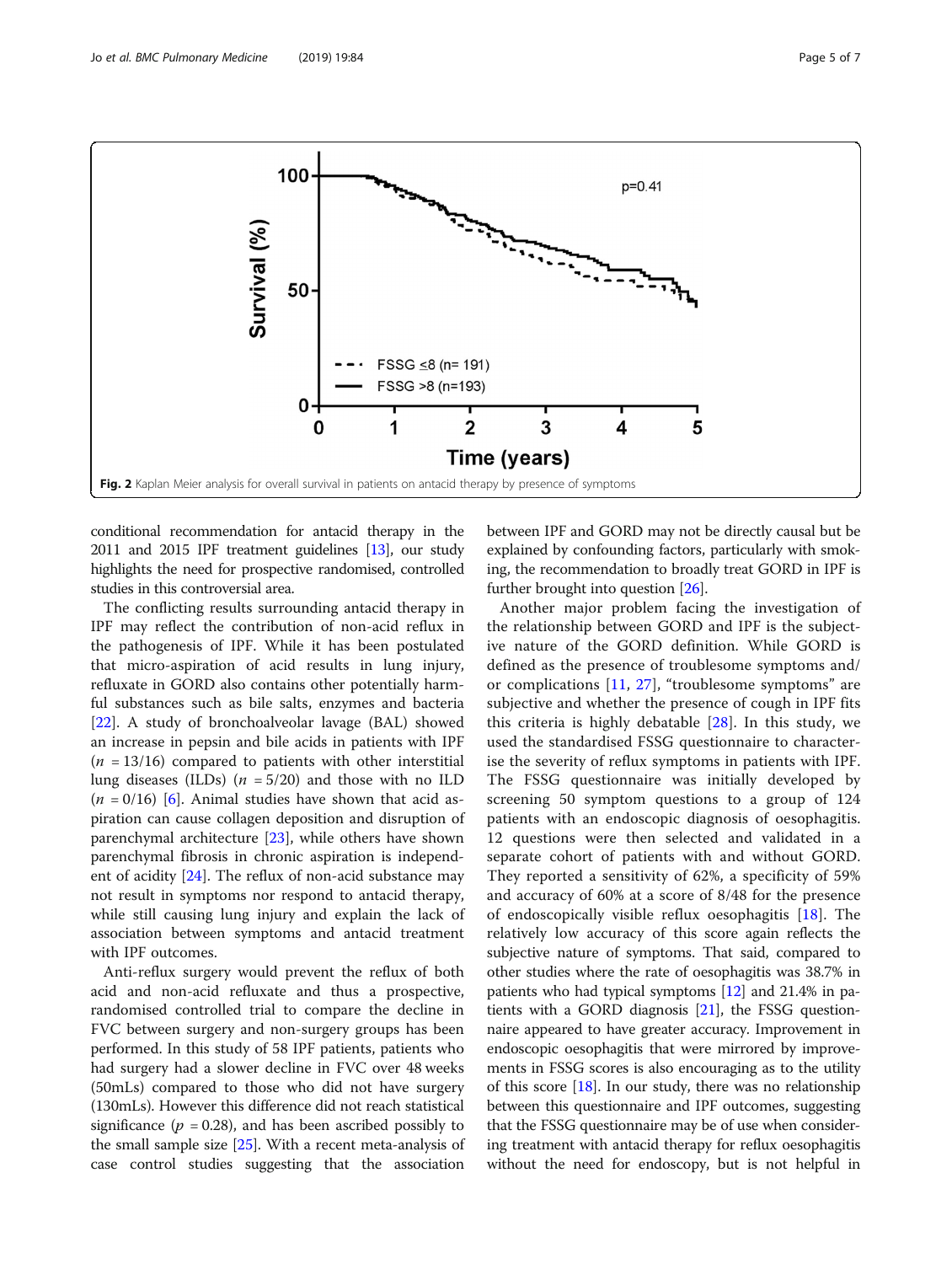differentiating patients at greater risk for IPF disease progression or death.

Due to the retrospective nature of this study, there are several limitations. Firstly, the diagnosis of GORD was self-reported and may under or overestimate prevalence. For this reason, we looked at many GORD related variables to assess the impact of GORD and GORD treatment. Secondly, all antacid use was self-reported at baseline and analysed using an intention to treat approach. This approach does not reflect ongoing use nor quantify total exposure, which may be of clinical significance. In a retrospective study of 786 IPF patients, the use of PPIs for > 4 months was associated with reduced mortality whereas use for 2 or 3 months was not [\[21](#page-6-0)]. The introduction of categorisation by exposure duration however introduces immortal time bias and may explain some of the perceived benefit of therapy. A recent analysis by Tran et al. suggests that immortal time bias accounts for the beneficial effect of antacid therapy in many of the observational studies in IPF [[29\]](#page-6-0). Thirdly, as this was not a randomised trial, it may be possible that patients who had the worst reflux were already on long-term treatment, mitigating their risk for disease progression. This may explain the fact that at baseline, patients on treatment had better FVC %predicted and DLco %predicted. There was however, no correlation between the severity of reflux symptoms in patients not on treatment and outcomes, suggesting that this is unlikely to be a key factor determining prognosis. Finally, the baseline characteristics between the treatment and non-treatment groups differed with patients on treatment tending to be older but have better lung function. Multivariable analysis adjusting for age, gender, smoking status, FVC and DLco however did not have any impact on outcomes. Despite the limitations, this study is one of the largest retrospective cohort studies of antacid therapy in IPF. It is also the first study to utilise the FSSG score, collected prospectively, in patients with IPF and shows that GORD symptom severity does not predict decline.

## Conclusion

While further, robust randomised controlled trials are still needed, this study adds weight to the gathering evidence that antacid therapy may not be beneficial in IPF patients and that reflux directed therapy should be considered on an individual basis. While the severity of reflux symptoms does not predict IPF outcomes, it may help select patients who will benefit from GORD treatment for management of symptoms and the prevention of oesophageal injury. Our study also highlights the difficulty in defining GORD and highlights the need to standardise the GORD definition used in future prospective randomised studies if evidence of treatment benefit is to be accurately assessed.

#### Abbreviations

DLco: Diffusion capacity for carbon monoxide; FSSG: Frequency scale for symptoms of GERD; FVC: Forced vital capacity; GOR: Gastroesophageal reflux; GORD: Gastroesophageal reflux disease; H2RA: Histamine 2 receptor antagonists; ILD: Interstitial lung disease; IPF: Idiopathic pulmonary fibrosis; PFS: Progression free survival; PPI: Proton pump inhibitor

#### Acknowledgements

The writers thank all the participants and physicians who contribute to the Registry, as well as the Registry secretariat, data manager and co-coordinators who work tirelessly to gather and collate information. We also thank Alfred Health Solutions and Alfred Medical Imaging who are integral to the development and maintenance of the web-based radiology database.

#### Funding

Lung Foundation Australia has established the Australian IPF Registry with the generous support of a philanthropic family and unrestricted educational grants from Foundation partners Roche Products, Pty. Limited and Boehringer Ingelheim and Project partner Bristol-Myers Squibb Australia. This analysis has been funded by support from the National Health and Medical Research Council (APP1066128) and the Centre of Research Excellence in Pulmonary Fibrosis (funded by the NHMRC and supported by Foundation Partner Boehringer Ingelheim and Program Partners Roche and Galapagos). All data analysis, interpretation and writing was performed by the authors of the manuscript without input from funding bodies.

#### Availability of data and materials

All datasets used and/or analysed during the current study are available from the corresponding author on reasonable request.

#### Authors' contributions

HJ, NG and TC conceived the study. HJ analysed the data and together with TC and NG, wrote the manuscript. All authors contributed to data collection and read and approved the final manuscript.

#### Ethics approval and consent to participate

The Registry has ethical approval to operate in all States and Territories of Australia. All participants provide informed written consent to have their data collected and entered into the Registry. This analysis has ethical approval from the Sydney Local Health District ethics committee (protocol No X14–0264) to utilise de-identified data.

#### Consent for publication

Not applicable. This manuscript does not contain any individual person's data in any form.

#### Competing interests

The authors declare that they have no competing interests.

#### Publisher's Note

Springer Nature remains neutral with regard to jurisdictional claims in published maps and institutional affiliations.

#### Author details

<sup>1</sup>Department of Respiratory Medicine, Royal Prince Alfred Hospital Missenden Road, Camperdown, Sydney, NSW 2050, Australia. <sup>2</sup>Faculty of Medicine, University of Sydney, Sydney, NSW, Australia. <sup>3</sup>National Health and Medical Research Council Centre of Research Excellence in Pulmonary Fibrosis, University of Sydney, Sydney, NSW, Australia. <sup>4</sup>Department of Allergy and Respiratory Medicine, The Alfred Hospital, Melbourne, VIC, Australia. 5 Faculty of Medicine, Monash University, Melbourne, VIC, Australia. 6 Department of Respiratory Medicine, John Hunter Hospital, Newcastle, NSW, Australia. <sup>7</sup>School of Medicine, University of Queensland, Brisbane, QLD Australia. <sup>8</sup> Queensland Lung Transplant Service, The Prince Charles Hospital, Brisbane, QLD, Australia. <sup>9</sup>Department of Respiratory Medicine, Fiona Stanley Hospital, Perth, WA, Australia. <sup>10</sup>Department of Respiratory Medicine, Royal Adelaide Hospital, Adelaide, SA, Australia. <sup>11</sup>University of Tasmania, Hobart, TAS, Australia. <sup>12</sup>Department of Thoracic Medicine, Royal Brisbane & Women's Hospital, Brisbane, QLD, Australia. <sup>13</sup>Lung Foundation Australia, Brisbane, QLD, Australia. 14Department of Respiratory Medicine, Princess Alexandra Hospital, Brisbane, QLD, Australia. <sup>15</sup>Tissue pathology and